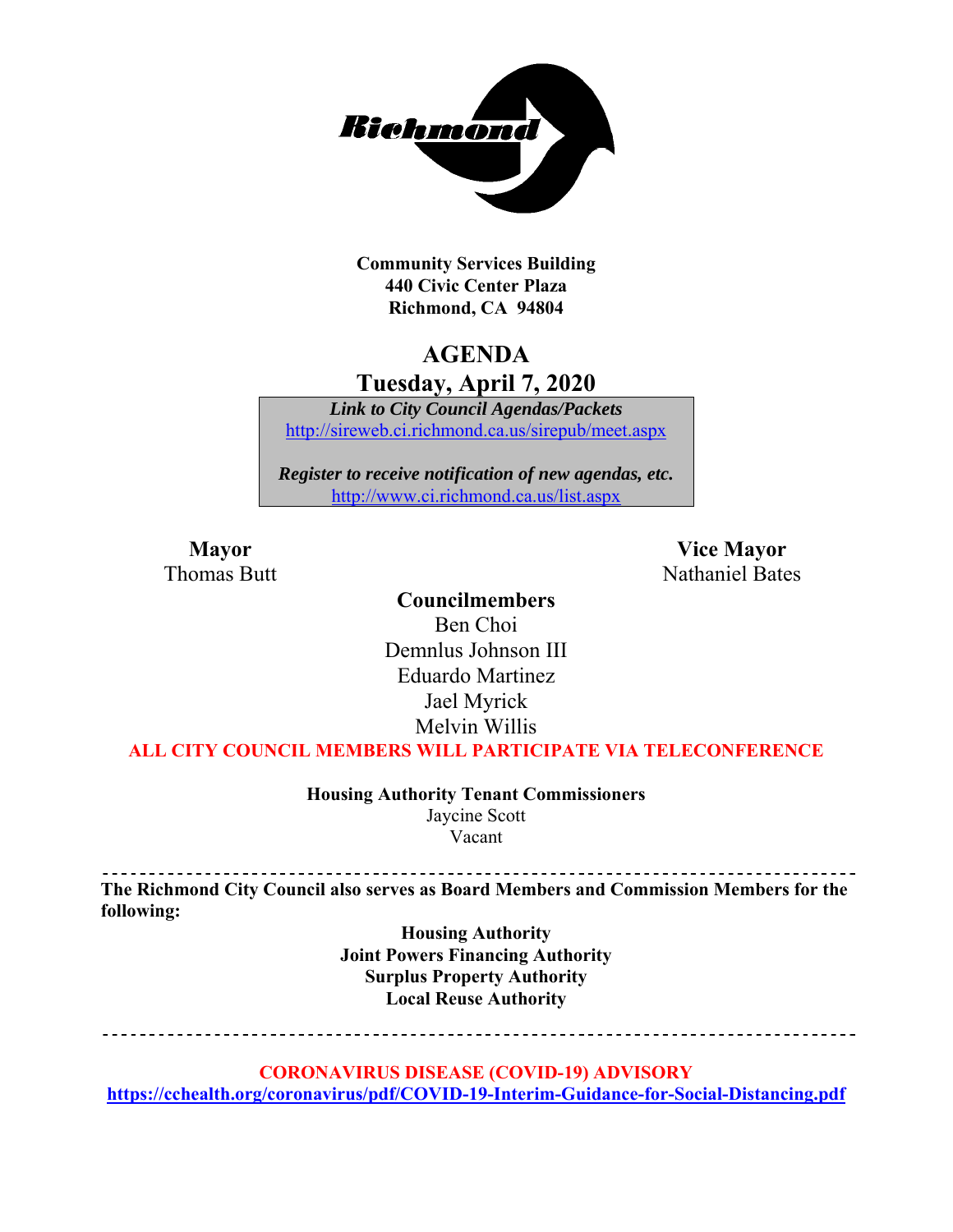**On March 16, 2020, the Health Officer of Contra Costa County issued an Order through April 7, 2020, that directed that all individuals living in the County to shelter at their place of residence except that they may leave to provide or receive certain essential services or engage in certain essential activities and work for essential businesses and governmental services (the "Prior Shelter Order"). On March 31, 2020, the County issued Order No, HO-COVID19-03 superseding the Prior Shelter Order and extending certain terms of the Prior Shelter Order to increase social distancing, reduce person-to-person contact and extend the shelter-in-place order until 11:59 p.m. on May 3, 2020.** 

**On March 17, 2020, Governor Gavin Newsom issued Executive Order N-29-20, authorizing legislative bodies to hold public meetings via teleconferencing. Executive Order N-29-20 further provides that a legislative body that holds a meeting via teleconference and allows members of the public to observe and address the meeting telephonically or otherwise electronically, consistent with notice and accessibility requirements as set forth in the Order, shall have satisfied any requirement that the body allow members of the public to attend the meeting and offer public comment. Such a body need not make available any physical location from which members of the public may observe the meeting and offer public comment. On March 19, 2020, Governor Newsom issued a statewide shelterin-place order.** 

**DUE TO THE SHELTER IN PLACE ORDERS, attendance at the meeting will be limited to Council members, essential City of Richmond staff, and members of the news media. Public comment will be confined to items appearing on the agenda and will be limited to the methods provided below. Consistent with Executive Order N-29-20, this meeting will utilize teleconferencing only.** 

**How to watch the meeting from home:** 

- **1. KCRT Comcast Channel 28 or AT&T Uverse Channel 99**
- **2. Livestream online at http://www.ci.richmond.ca.us/3178/KCRT-Live**

**Public comments may be submitted in multiple ways:** 

- 1. **Via email to cityclerkdept@ci.richmond.ca.us** by 4:00 p.m. or during the **meeting as set forth below. Email must contain in the subject line public comments – not on the agenda or public comments – agenda item #.**
- 2. **Via mail received by 4:00 p.m. sent to 450 Civic Center Plaza, 3rd Floor, Office of the Clerk, Richmond, CA 94804.**
- 3. **Via eComment. To leave a comment, click eComment on the City's Meeting & Agenda Center webpage at https://richmond.granicusideas.com/meetings, select the item you wish to comment on and submit your written comment. The comment period will begin after the agenda is published and will close at 4:00 p.m. the day of the meeting. Comments will be exported into a report,**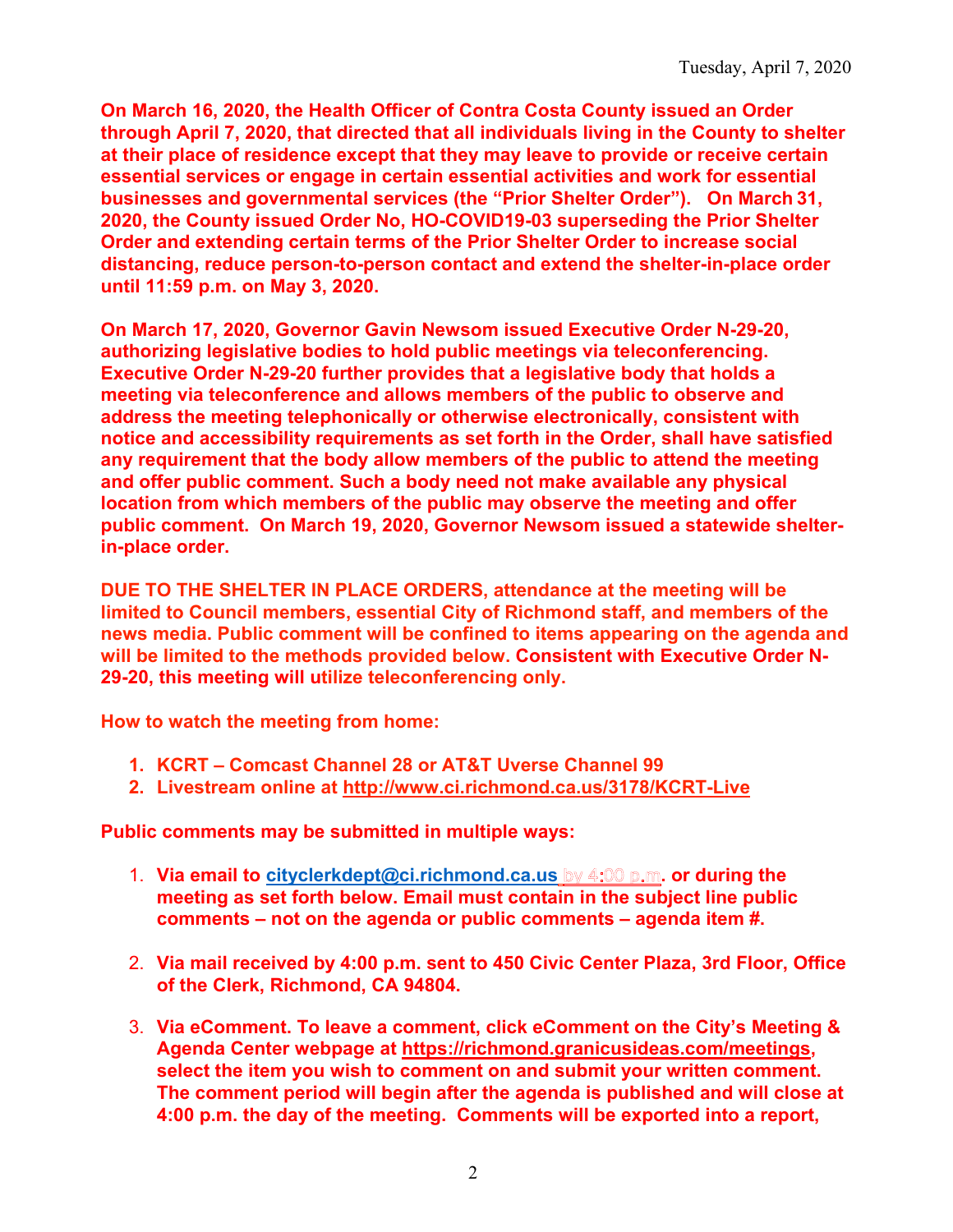**distributed to the City Council and staff and published on the City's Meeting & Agenda Center under Documents Received After Published Agenda.** 

**Comments received via email during the meeting and up until the public comment period on the relevant agenda item is closed, will be read into the record and will be limited to a maximum of one to two minutes, depending on the number of commenters, as more fully described in the City Council meeting procedures below. For public hearing items, the time will be limited to a maximum of three minutes.** 

**All comments received by the close of the public comment period will be available after the meeting as supplemental materials and will become part of the official meeting record.** 

**The City cannot guarantee that its network and/or the site will be uninterrupted. To ensure that the City Council receives your comments, you are strongly encouraged to submit your comments in writing in advance of the meeting.** 

**All comments received by 4:00 p.m. on Tuesday, April 7, 2020, will be provided to the City Council via e-mail or report, considered a public record, put into the official record, and considered before Council action.** 

**For future meetings, the City is working on additional ways for the public to submit comments.** 

**Procedures for Removing Consent Calendar Items from the Consent Calendar Councilmembers and members of the public who wish to remove an item from the consent calendar must comply with the following procedures in order to remove an item from the consent calendar:** 

- **1. Telephone or email a City staff member who has knowledge of the subject matter by 2:00 p.m. on the day of meeting.**
- **2. Inform the City Clerk's Office by email at cityclerkdept@ci.richmond.ca.us or by phone at 510-620-6513, ext. 9, by 3:00 p.m. that they discussed the matter with staff with knowledge of the subject matter and that such Councilmember or member of the public, nonetheless, desires the item to be removed from the consent calendar for discussion.**

**Staff will be informed by the City Clerk's Office as soon as reasonably practicable after notice of the request to remove the item from the consent calendar. Staff may attend the meeting remotely.** 

#### **Accessibility for Individuals with Disabilities**

**Upon request, the City will provide for written agenda materials in appropriate alternative formats, or disability-related modification or accommodation, including auxiliary aids or services and sign language interpreters, to enable individuals with disabilities to participate in and provide comments at/related to public meetings. Please submit a request, including your name, phone number and/or email address, and a description of the modification, accommodation, auxiliary aid, service or alternative format requested at least two days**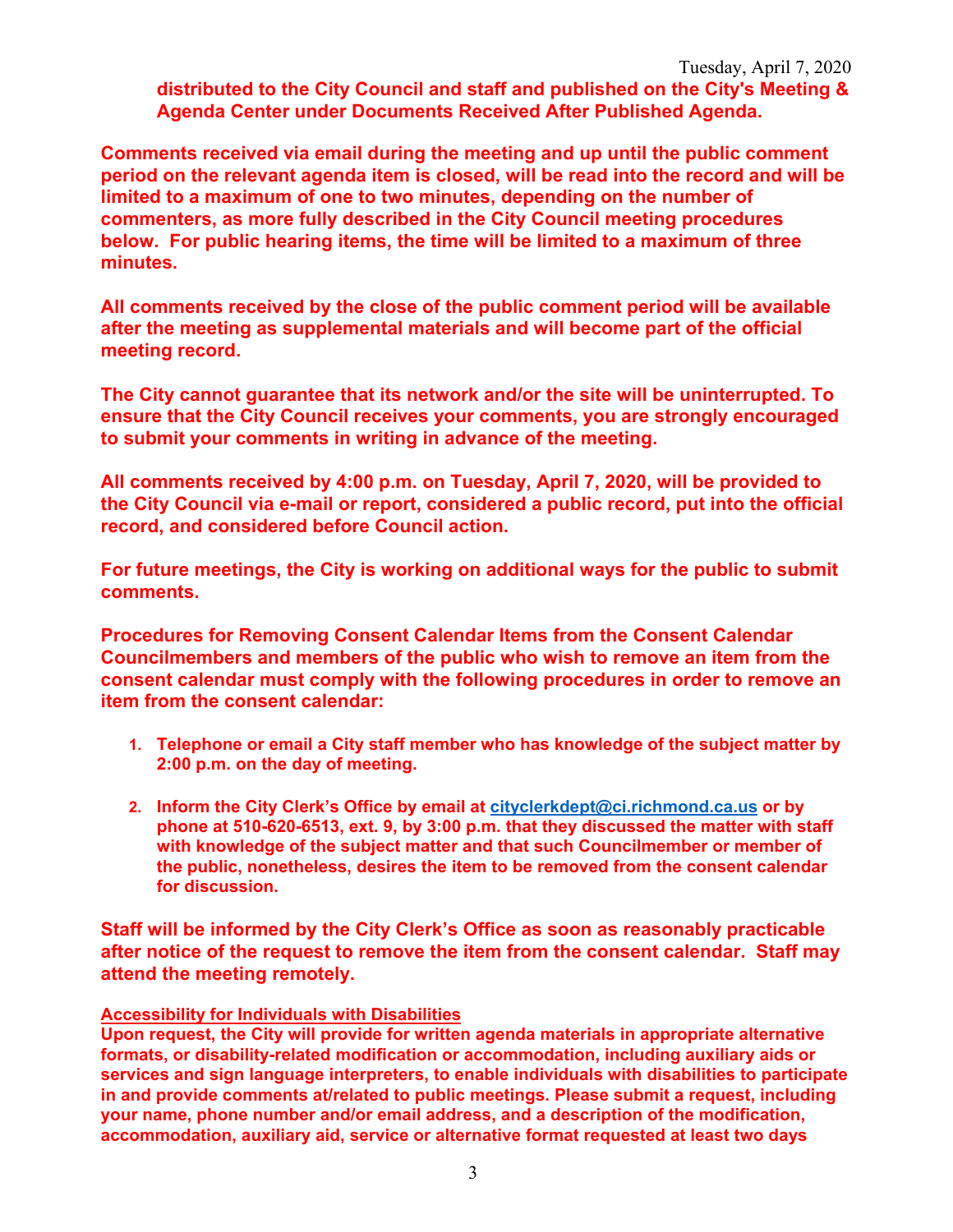**before the meeting. Requests should be emailed to cityclerkdept@ci.richmond.ca.us or submitted by phone at 510-620-6513, ext. 9, or 510-620-6509. Requests made by mail to City Clerk's Office, City Council meeting, 450 Civic Center Plaza, Richmond, CA 94804 must be received at least two days before the meeting. Requests will be granted whenever possible and resolved in favor of accessibility.** 

#### **Effect of Advisory on In-person public participation**

**During the pendency of the Executive Order N-29-20, the language in this Advisory portion of the agenda supersedes any language below in the meeting procedures contemplating in-person public comment.**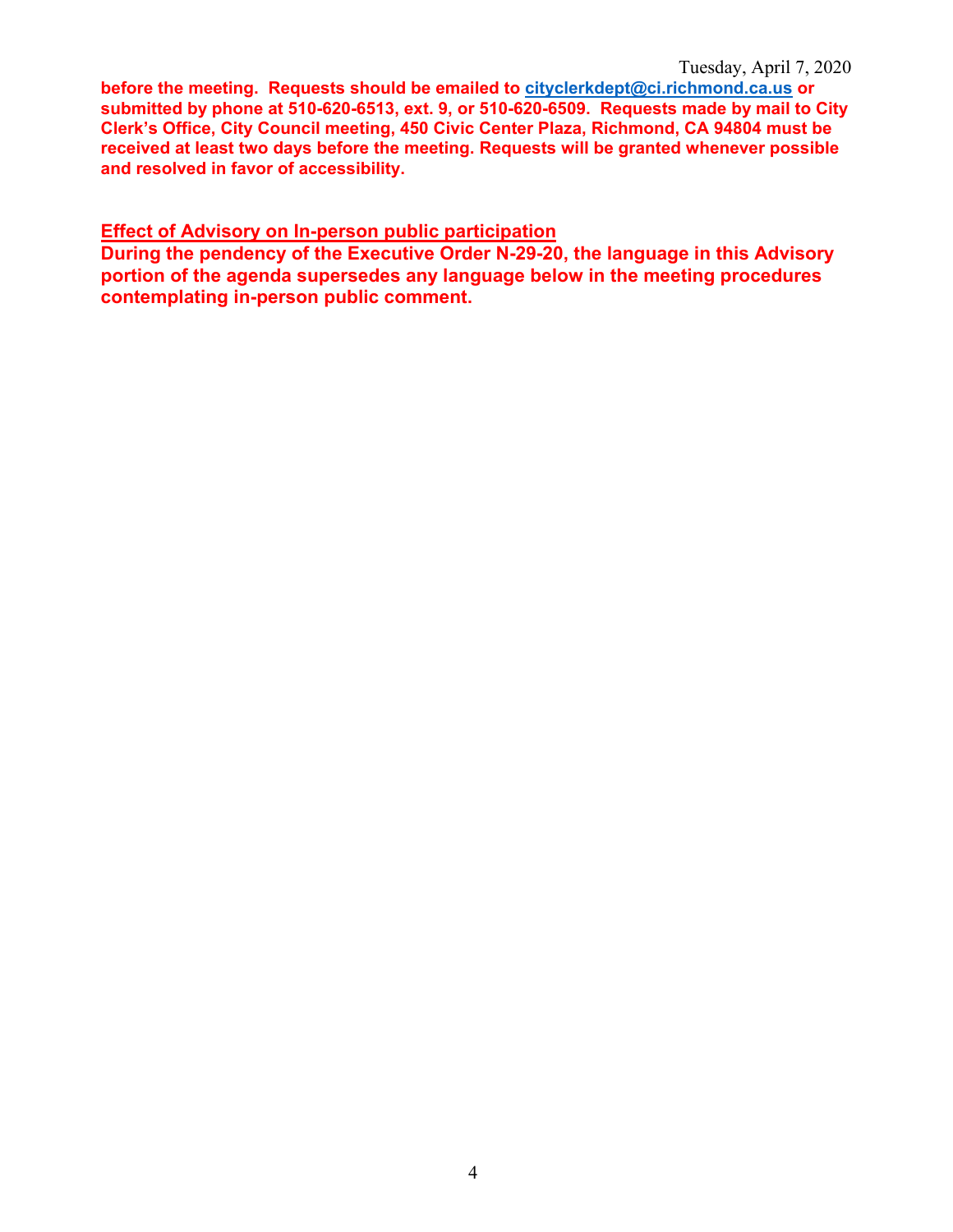# **MEETING PROCEDURES**

The City of Richmond encourages community participation at its City Council meetings and has established procedures that are intended to accommodate public input in a timely and time-sensitive way. As a courtesy to all members of the public who wish to participate in City Council meetings, please observe the following procedures:

**PUBLIC COMMENT ON AGENDA ITEMS:** Anyone who desires to address the City Council on items appearing on the agenda must complete and file a pink speaker's card with the City Clerk **prior** to the City Council's consideration of the item. Once the City Clerk has announced the item, no person shall be permitted to speak on the item other than those persons who have submitted their names to the City Clerk. Your name will be called when the item is announced for discussion. **Each speaker will be allowed up to TWO (2) MINUTES to address the City Council on NON-PUBLIC HEARING items listed on the agenda. Speakers are allowed up to THREE (3) minutes on PUBLIC HEARING items.** 

**OPEN FORUM FOR PUBLIC COMMENT:** Individuals who would like to address the City Council on matters not listed on the agenda or on items remaining on the consent calendar may do so under Open Forum. All speakers must complete and file a pink speaker's card with the City Clerk **prior** to the commencement of Open Forum. The amount of time allotted to individual speakers shall be determined based on the number of persons requesting to speak during this item. **The time allocation for each speaker will be as follows:** 15 or fewer speakers, a maximum of 2 minutes; 16 to 24 speakers, a maximum of 1 and one-half minutes; and 25 or more speakers, a maximum of 1 minute.

#### **SPEAKERS ARE REQUESTED TO OCCUPY THE RESERVED SEATS IN THE FRONT ROW BEHIND THE SPEAKER'S PODIUM AS THEIR NAME IS ANNOUNCED BY THE CITY CLERK.**

**CONSENT CALENDAR:** Consent Calendar items are considered routine and will be enacted, approved or adopted by one motion unless a request for removal for discussion or explanation is received from the audience or the City Council. A member of the audience requesting to remove an item from the consent calendar that is sponsored by City staff must first complete a speaker's card and discuss the item with a City staff person who has knowledge of the subject material **prior** to filing the card with the City Clerk and **prior** to the City Council's consideration of Agenda Review. Councilmembers who request to remove an item from the consent calendar must do so during Agenda Review. An item removed from the Consent Calendar may be placed anywhere on the agenda following the City Council's agenda review.

**CONDUCT AT MEETINGS:** Richmond City Council meetings are limited public forums during which the City strives to provide an open, safe atmosphere and promote robust public debate. Members of the public, however, must comply with state law, as well as the City's laws and procedures and may not actually disrupt the orderly conduct of these meetings. The public, for example, may not shout or use amplifying devices, must submit comment cards and speak during their allotted time, may not create a physical disturbance, may not speak on matters unrelated to issues within the jurisdiction of the City Council or the agenda item at hand, and may not cause immediate threats to public safety.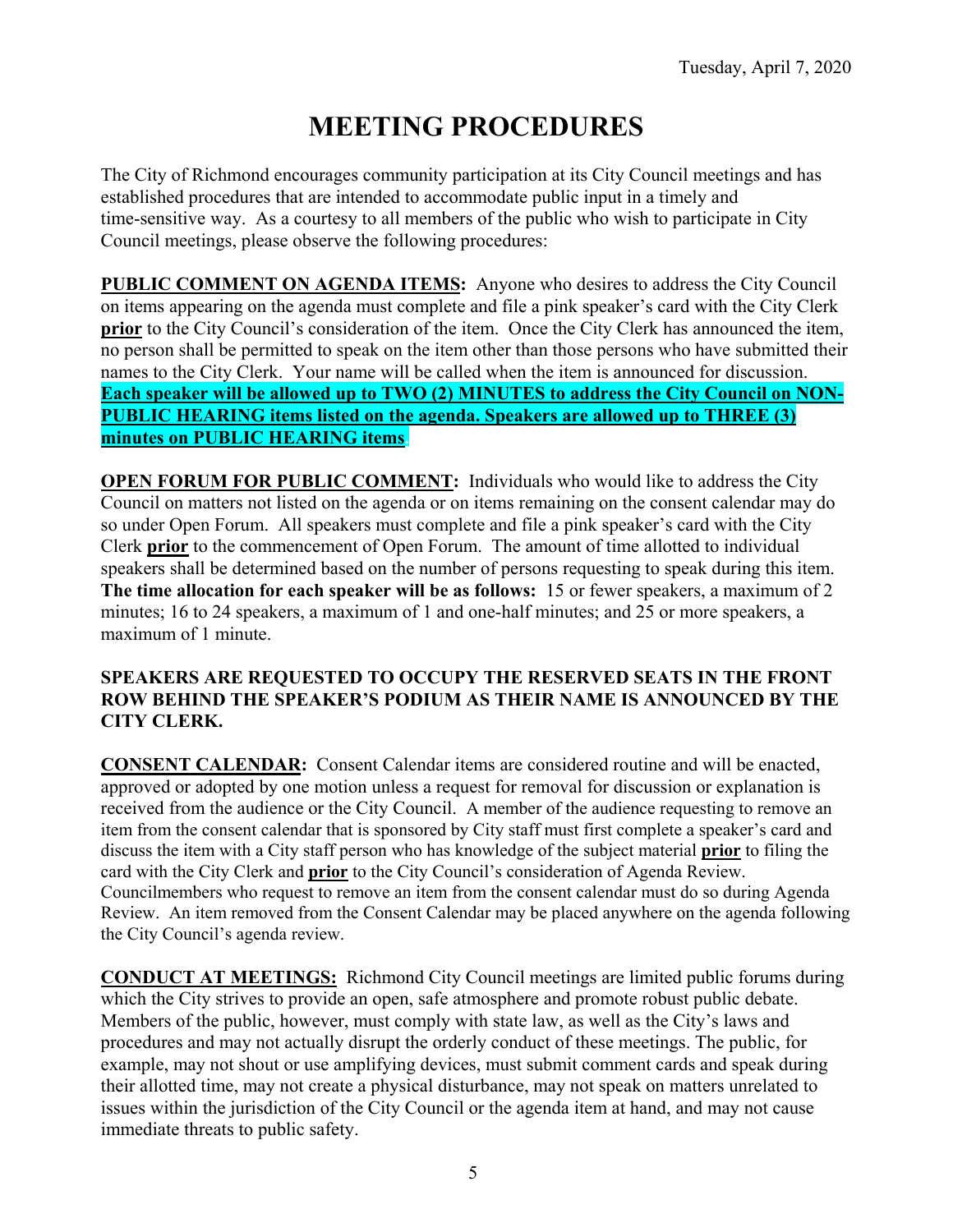**CITY HARASSMENT POLICY:** The City invites public comment and critique about its operations, including comment about the performance of its public officials and employees, at the public meetings of the City Council and boards and commissions. However, discriminatory or harassing comments about or in the presence of City employees, even comments by third parties, may create a hostile work environment, if severe or pervasive. The City prohibits harassment against an applicant, employee, or contractor on the basis of race, religious creed, color, national origin, ancestry, physical disability, medical condition, mental disability, marital status, sex (including pregnancy, childbirth, and related medical conditions), sexual orientation, gender identity, age or veteran status, or any other characteristic protected by federal, state or local law. In order to acknowledge the public's right to comment on City operations at public meetings, which could include comments that violate the City's harassment policy if such comments do not cause an actual disruption under the Council Rules and Procedures, while taking reasonable steps to protect City employees from discrimination and harassment, City Boards and Commissions shall adhere to the following procedures. If any person makes a harassing remark at a public meeting that violates the above City policy prohibiting harassment, the presiding officer of the meeting may, at the conclusion of the speaker's remarks and allotted time: (a) remind the public that the City's Policy Regarding Harassment of its Employees is contained in the written posted agenda; and (b) state that comments in violation of City policy are not condoned by the City and will play no role in City decisions. If any person makes a harassing remark at a public meeting that violates the above City policy, any City employee in the room who is offended by remarks violating the City's policy is excused from attendance at the meeting. No City employee is compelled to remain in attendance where it appears likely that speakers will make further harassing comments. If an employee leaves a City meeting for this reason, the presiding officer may send a designee to notify any offended employee who has left the meeting when those comments are likely concluded so that the employee may return to the meeting. The presiding officer may remind an employee or any council or board or commission member that he or she may leave the meeting if a remark violating the City's harassment policy is made. These procedures supplement the Council Rules and Procedures relating to disruption of orderly conduct at Council meetings.

Any law enforcement officer on duty or whose service is commanded by the presiding officer shall be Sergeant-at-Arms of the Council meetings. He/she, or they, shall carry out all orders and instructions given by the presiding officer for the purpose of maintaining order and decorum at the Council meetings (City Council Rules of Procedure and Order Section III F, RMC Section 2.12.030).

**\*\*\*\*\*\*\*\*\*\*\*\*\*\*\*\*\*\*\*\*\*\*\*\*\*\*\*\*\*\*\*\*\*\*\*\*\*\*\*\*\*\*\*\*\*\*\*\*\*\*\*\*\*\*\*\*\*\***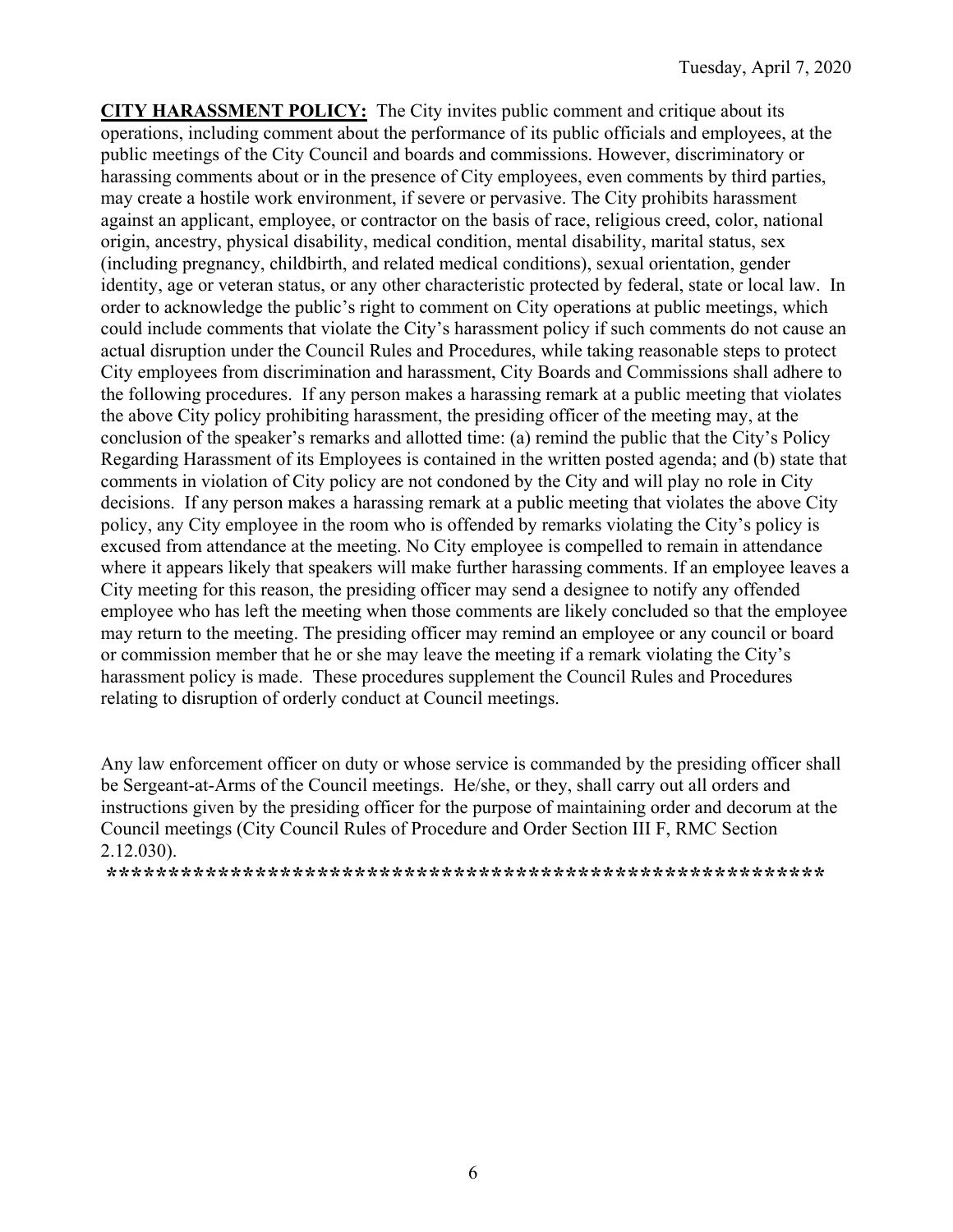### **OPEN SESSION TO HEAR PUBLIC COMMENT BEFORE CLOSED SESSION**

5:30 p.m.

#### **A. ROLL CALL**

#### **B. PUBLIC COMMENT BEFORE CLOSED SESSION**

#### **C. ADJOURN TO CLOSED SESSION**

### **CLOSED SESSION**

Shimada Room of the Community Services Building

#### **CITY COUNCIL**

CONFERENCE WITH REAL PROPERTY NEGOTIATOR (Government Code Section 54956.8):

Property: Nevin Plaza – 2400 Nevin Avenue Agency negotiators: Shasa Curl and Nannette Beacham Negotiating parties: EAH Housing Under negotiations: Price and Terms of Payment

LIABILITY CLAIMS -(Government Code Section 54956.9):

Sabina Del Jesus-Perez Rivera vs. City of Richmond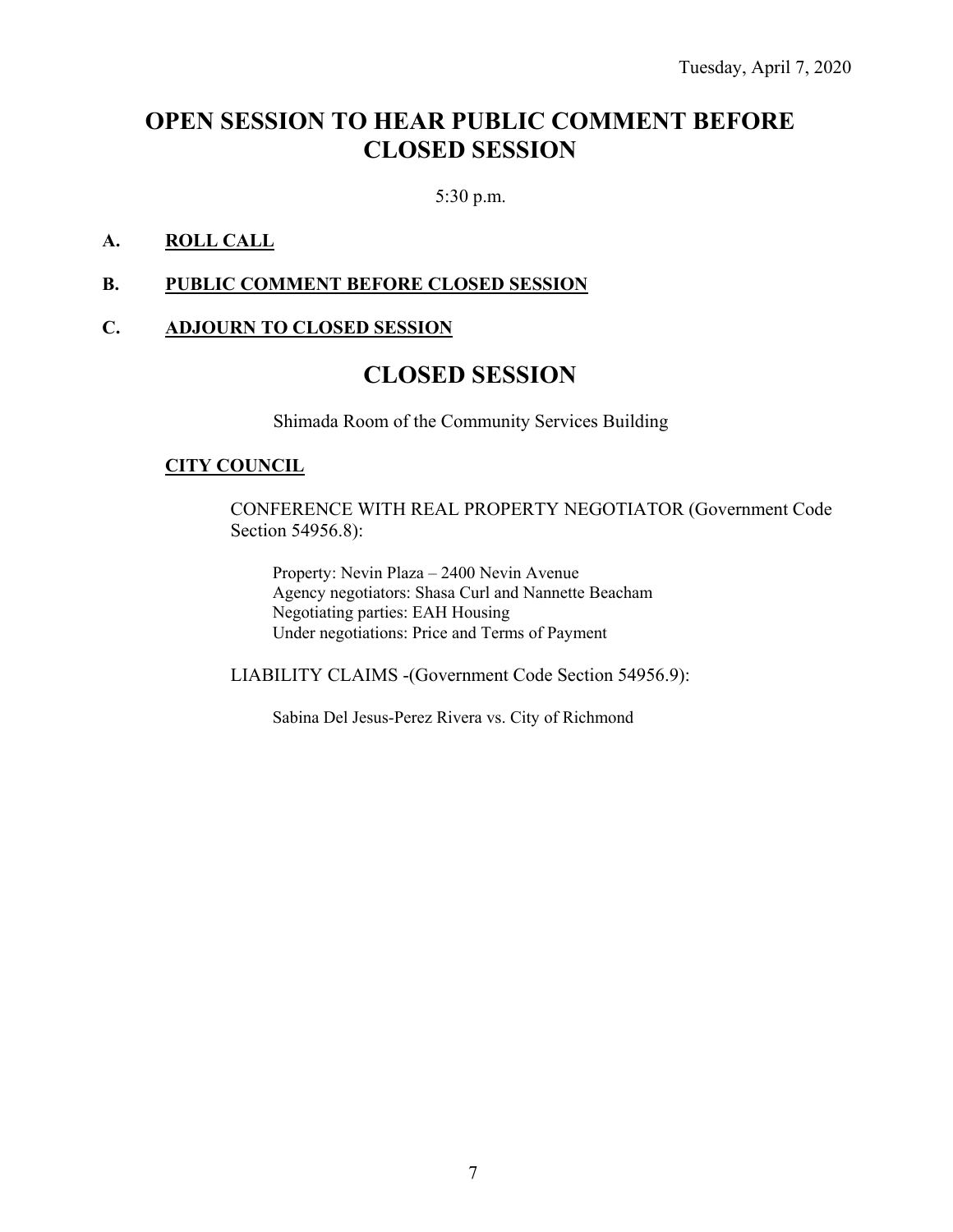### **REGULAR MEETING OF THE RICHMOND HOUSING AUTHORITY**

6:25 p.m.

#### **A. ROLL CALL**

- **B.** STATEMENT OF CONFLICT OF INTEREST
- **C. REPORT FROM THE EXECUTIVE DIRECTOR**
- **D. OPEN FORUM FOR PUBLIC COMMENT**
- **E. AGENDA REVIEW**

#### **F. RESOLUTIONS**

- **F-1.** ADOPT a resolution approving the proposed Fiscal Year 2019-2020 Richmond Housing Authority's amended budget adjustments with revised estimated revenues of \$4,249,494 and total expenditures of \$6,780,982 - Richmond Housing Authority (Nannette J. Beacham 621-1300).
- **G. ADJOURNMENT**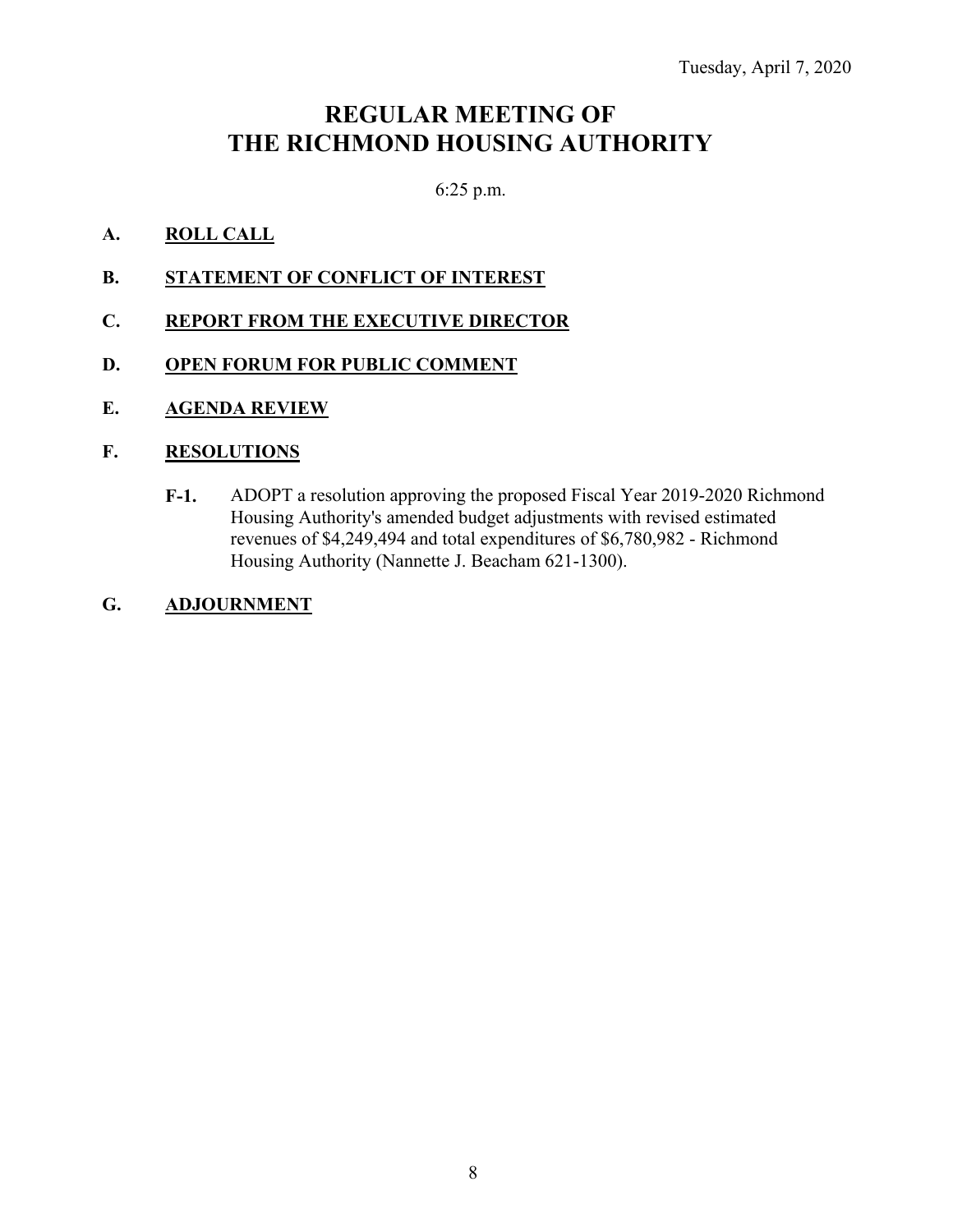### **REGULAR MEETING OF THE RICHMOND CITY COUNCIL**

6:30 p.m.

#### **A. ROLL CALL**

- **B. STATEMENT OF CONFLICT OF INTEREST**
- **C. AGENDA REVIEW**

#### **D. REPORT FROM THE CITY ATTORNEY OF FINAL DECISIONS MADE DURING CLOSED SESSION**

#### **E. REPORT FROM THE CITY MANAGER**

**F. OPEN FORUM FOR PUBLIC COMMENT** 

#### **G. CITY COUNCIL CONSENT CALENDAR**

- **G-1.** RECEIVE the City's Investment and Cash Balance Report for the month of February 2020 – Finance Department (Belinda Brown/Delmy Cuellar 620-6740).
- **G-2.** APPROVE a five-year contract with Aramark Uniform Services to provide uniform rental and laundry services for the Public Works Department in an amount not to exceed \$102,000 per year - Public Works Department (Yader A. Bermudez 774-6300).
- **G-3.** APPROVE a purchase from Traffic and Parking Control Co., Inc. (TAPCO) for lighted safety signs and accessories to upgrade the crosswalk on Marina Way in an amount not to exceed \$19,563.72 - Public Works Department (Yader A. Bermudez 774-6300).
- **G-4.** ADOPT an ordinance (second reading) to compensate the classifications represented by the Service Employees' International Union (SEIU Local 1021) in the City's classified service - Human Resources Management Department (Lisa Stephenson 620-6602).
- **G-5.** APPROVE a three-year contract with Linear Systems for maintenance of the Document Imaging Management Systems software, in an amount not to exceed \$30,000, from February 1, 2020, through February 1, 2023 - Police Department (Interim Chief Bisa French 621-1802).
- **G-6.** APPROVE the amended North Richmond Waste and Recovery Mitigation Fee Expenditure Plans for Fiscal Years 2018/19 and 2019/20, as recommended by the North Richmond Waste and Recovery Mitigation Fee Joint Expenditure Planning Committee - Library and Community Services Department (Sal Vaca/Lori Reese-Brown 620-6869).